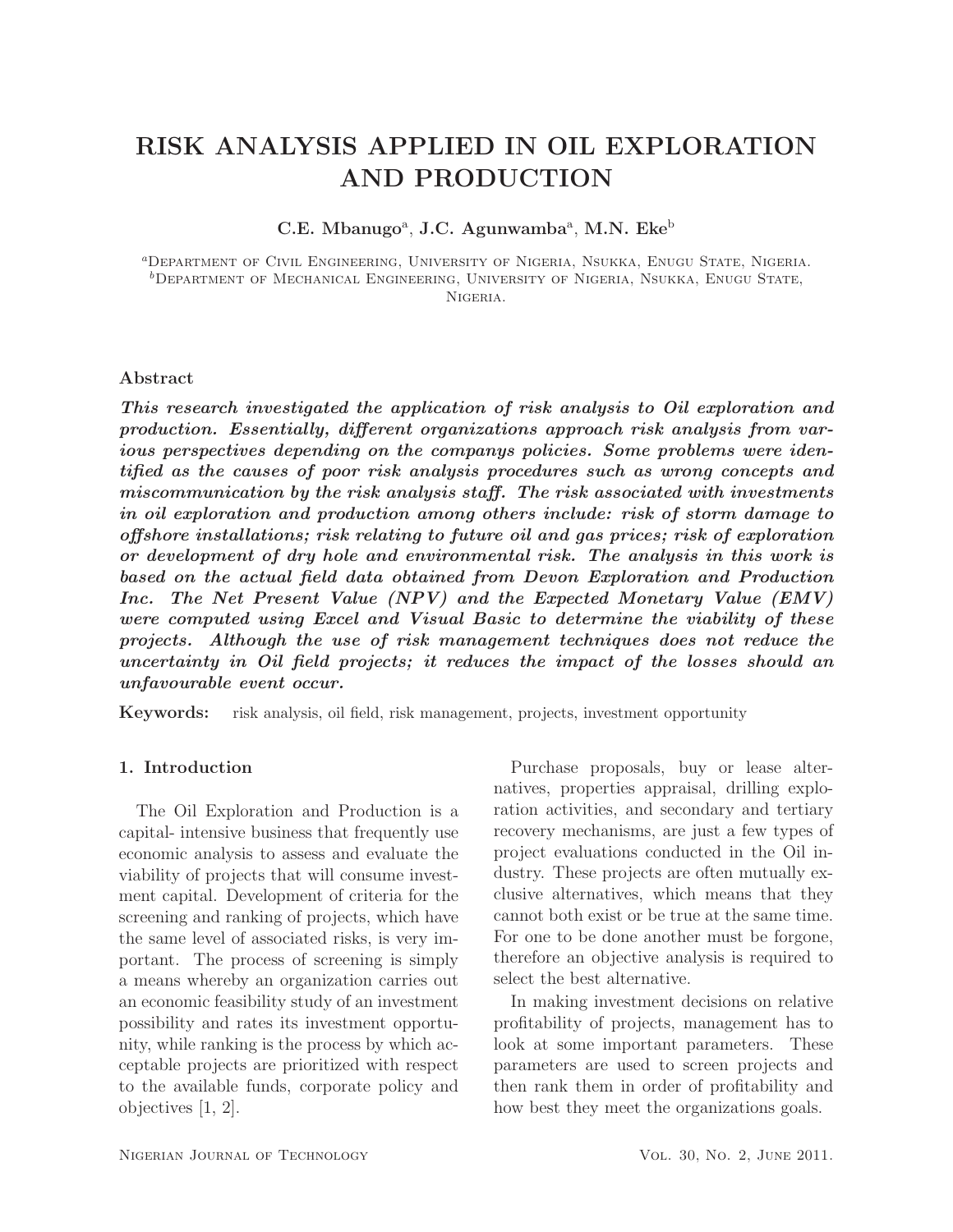Again, the general assumption is that the alternate projects all have the same level of risk and uncertainty associated with them.

Many research works are available on risk and decision analysis [3, 4, 5, 6]. However, one of the major problems facing management in most organizations is the inability to apply effectively risk analysis tools [7]. This is highly evident in the Oil exploration and production projects which are associated with numerous risk and uncertainties. These risks include, storm damage to offshore installations, risk relating to future oil and gas prices, risk of exploration or development of dry hole, environmental risk etc.

The outcome of this study will be of great significance to management decisions. It will assist the Engineer in selecting the most economically viable project amidst projects competing for limited investment resources. Besides, the computer software presented will facilitate the decision by reducing the period and tediousness of analysis involved.

# 2. Methodology

# *2.1. Sources of data*

Data on the petroleum field development, capital cost, operating costs, field life and other data were collected from Devcon Exploration and production Inc. located around South Texas and South America.

# *2.2. Method of analysis*

Two methods, Net Present Value (NPV) and the Expected Monetary Value (EMV), were applied for the comparison of the economic viability of the projects selected. First, the net present value of the cash inflows and the present value of the cash outflows generated by the investment and discounted at the hurdle rate [8]. Secondly, the expected monetary value which is the sum of the mathematical product of the probability of each outcome times the value of that outcome for all the possible outcomes [8, 3].

The use of expected value has been found to be more effective in projects with high repetitions of operations. The expected value obtained from this calculation is not to be seen as final or absolute value but instead as a management tool to evaluate alternatives and can only be used effectively by any organization if applied consistently over several projects. The expected value analysis requires the identification of at least two outcomes for each alternative. Each of the possible outcomes must have a finite chance of happening, but none can be certain of happening. The assigned probabilities must be proportional to the likelihood of that individual events occurrence, and the sum of all such probabilities must be equal to one.

The expected value theorem can also be used to create value plots to visually investigate the actual comparison between competing projects. These plots could create what is known as efficient frontiers so that management can get the best value for their investment.

#### 3. Analysis and Discussion

# *3.1. Risk assessment- Devcon E & P INC.*

A basic problem facing Devcon Exploration and production Inc is presented. The projects they are considering include Cuulon, Kilmaro, Bellanak, Bustamante, Vaquillas, and Magnolia fields, all located around South Texas and South America.

All these projects are excellent fields in their own merit but since the company has limited funds it can be exposed to risk, it has to distribute these funds to the most viable projects in such a way that the risk is spread across the projects that have potentially higher value, and at the same time minimizing exposure.

No method can be claimed to be the best, the main issue is that of consistency. If fifty projects are evaluated, they must be subjected to the same process so that there will be no basis for biases. Notably, the results obtained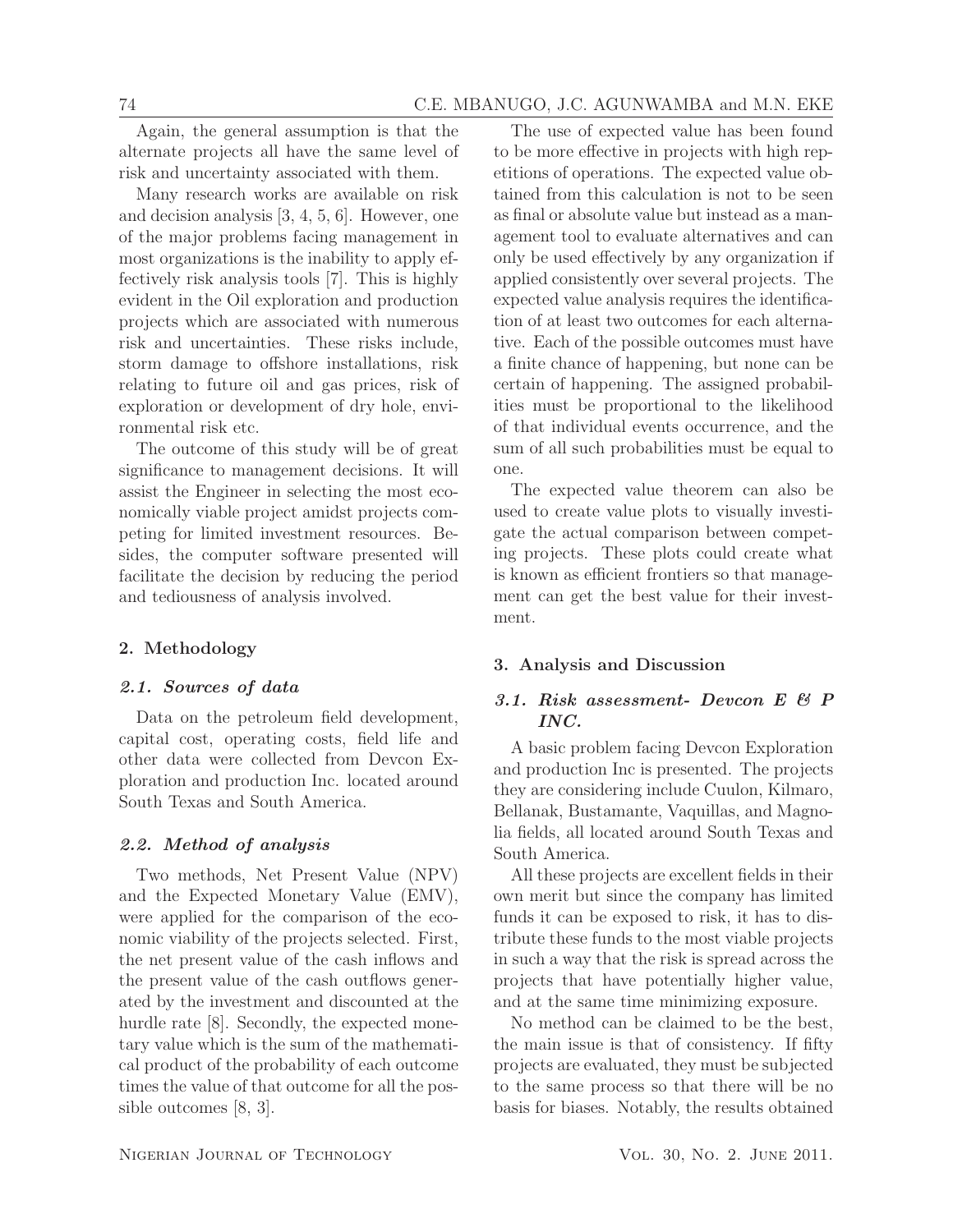at the end of these process directly result from the input of the planning group who provided the information on the field life i.e. stock tank oil originally in place (STOOIP), the operating costs, estimated capital, working interest and taxes associated with each project or area.

A simple program in Excel and Visual Basic is created to enable easy comprehension of a step-by-step operation to arrive at a good recommendation for management. There are more robust software for doing this evaluation like Peep software from Schlumberger but the major difference is that they have a larger data base and can run up to 30,000 problems at a time. Doing this with this program will require a computer backed up with a server [9].The source code for the program is available on request.

# *3.2. Application of the developed program*

#### 3.2.1. Cuulon problem

The field has an estimated ten years life span as determined by the reservoir engineers. The oil production estimates for maximum reservoir draw down is given and the operating cost is determined from the development experience in that area. If the company does not have any producing asset in this area this information can be estimated from figures received from consultants and other operators. The capital investment, working interest, depreciation rate, taxes accruable and hurdle rate are known. The accurate tax and hurdle rate are 39% and 15% respectively.

From experience the planning group provides the best estimates for oil and gas prices from which before tax cash, taxes and after tax income can be calculated. Using the program the Net Present Value of the after tax is calculated by discounting the total cash as shown in Table 1.

The next step is the analysis section. From Table 1, it is observed that those parameters, which if altered slightly will throw a lot of the calculation off balance, (the critical parameters) should be considered. For

the Cuulon project, the predicted Net Present Value (NPV) is 363,644M. For the other projects namely Kilmaro, Bellanak, Bustamante, Vaquilas and Magnolina, the predicted NPV are shown in Tables 2, 3, 4, 5 and 6 respectively.

Looking at Table 7, fluctuations in production, price, operating cost and capital will greatly affect the NPV.

So what the program does is to use triangular probability and scalar factors and are assigned to the parameters based on experience. That is if production, price, operating cost and capital increases or decreases by a factor, what will be the overall effect on the predicted NPV value. This is done by comparing the NPV with the base calculation. For this oil field, the base NPV is 363,644M and if the overall production increases by 1.5 (High production), the NPV will be 552,390M and if it decreases by 0.8(Low production), the NPV will be 288,145M.

Now if the price of oil records an overall increases of 1.2 times the predicted value(High price),then the NPV will be 439,142M and if it decreases by 0.55 times the predicted value(Low price), the NPV will be  $$193,772M$ .

Now consider operating cost, if the operating cost(Opcost) increases by 1.3 times the predicted value(High Opcost), the NPV will decrease to 362,773M and if it decreases by 0.9 (Low Opcost),then the NPV will increase to 363,934M. This is in contrast to that of production and price, where an increase leads to an increase in NPV and vice versa. Hence, if there is a decrease in operating cost required to run the project this will positively affect the overall project and if the operating cost required increases this will negatively affect the NPV.

The other index to look at is the capital required to start the project. If there is an increase of 1.1 in the value of capital required(High Capital), the NPV will drop to 362,549M and if the capital required decreases to 0.95(Low Capital), an increase in NPV of 364,191M will be recorded. This pa-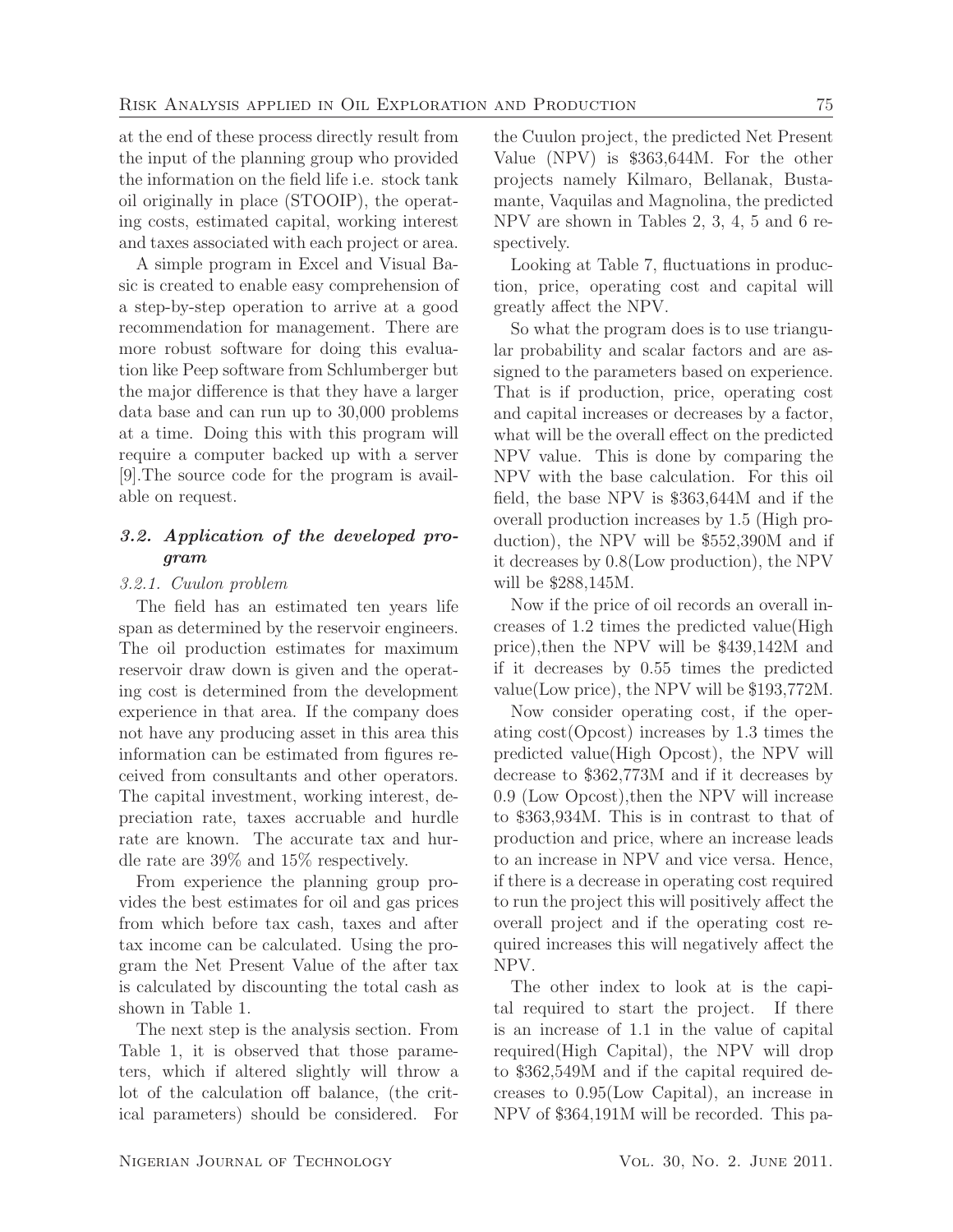Table 1: Available Data for the Cuulon Project.

| Time | Oil Pro-    | Gas Pro- | Oil    | Revenue <sup>1</sup> | Opcost         | Capital        | Working  | $\cdot$<br>Operating | Depre-         | Bt Cash        | Taxes          | At Cash                |
|------|-------------|----------|--------|----------------------|----------------|----------------|----------|----------------------|----------------|----------------|----------------|------------------------|
|      | duction     | duction  | Price  |                      |                |                | Interest | Income               | ciation        |                |                |                        |
| Yrs  | <b>MSTB</b> | MMSCF    | \$/Bbl | $\overline{\rm MS}$  | M <sub>s</sub> | M <sub>s</sub> | $\%$     | M <sub>s</sub>       | M <sub>s</sub> | M <sub>s</sub> | M <sub>s</sub> | $\overline{\text{MS}}$ |
| 2003 | 12.918      | 113      | 18     | 232.524              | 1,200          | 18,000         | 100      | 231.324              | 3,600          | 213.324        | 88,812         | 124,512                |
| 2004 | 10,061      | 106      | 18     | 181.086              | 1,100          |                | 100      | 179,986              | 3,600          | 179,986        | 68,796         | 111,190                |
| 2005 | 7,836       | 99       | 18     | 141,030              | 850            |                | 100      | 140,153              | 3,600          | 140,153        | 53,266         | 86,877                 |
| 2006 | 6,102       | 93       | 19     | 116.936              | 850            |                | 100      | 116,086              | 3.600          | 116,086        | 43,480         | 72,606                 |
| 2007 | 4.752       | 87       | 19     | 90.298               | 850            |                | 100      | 89,448               | 3.600          | 89.448         | 33,477         | 55,971                 |
| 2008 | 3.701       | 82       | 19     | 70.319               | 850            |                | 100      | 69,469               |                | 69.469         | 27,093         | 42,376                 |
| 2009 | 2,882       | 77       | 17     | 48,994               | 850            |                | 100      | 48.144               |                | 48,144         | 18,776         | 29,368                 |
| 2010 | 2.245       | 72       | 17     | 38.156               | 850            |                | 100      | 37,306               |                | 37,306         | 14.553         | 22,753                 |
| 2011 | 1.748       | 67       | 17     | 29.716               | 850            |                | 100      | 28,866               |                | 28,866         | 11,256         | 17,610                 |
| 2012 | 1,362       | 63       | 18     | 24,516               | 850            |                | 100      | 23,666               |                | 23,666         | 9,230          | 14,436                 |
|      |             |          |        |                      |                |                |          |                      |                |                | Total          | 577,699                |
|      |             |          |        |                      |                |                |          |                      |                |                | <b>NPV</b>     | 363,644                |

Table 2: Available Data for the Kilmaro Project.

| Time | Oil Pro-    | Gas Pro- | Oil    | Revenue | Opcost         | Capital        | Working  | $\cdot$<br>Operating | Depre-              | Bt Cash        | Taxes       | At Cash        |
|------|-------------|----------|--------|---------|----------------|----------------|----------|----------------------|---------------------|----------------|-------------|----------------|
|      | duction     | duction  | Price  |         |                |                | Interest | Income               | ciation             |                |             |                |
| Yrs  | <b>MSTB</b> | MMSCF    | \$/Bbl | M\$     | M <sub>s</sub> | M <sub>s</sub> | $\%$     | M <sub>s</sub>       | $\overline{\rm MS}$ | M <sub>s</sub> | $M_{\rm s}$ | M <sub>s</sub> |
| 2003 | 1.000       | 200      | 18     | 18,000  | 1,000          | 8,000          | 100      | 17,000               | 1,600               | 9,000          | 6.006       | 2,994          |
| 2004 | 900         | 200      | 18     | 16.200  | 1,000          |                | 100      | 15,200               | 1,600               | 15,200         | 5,304       | 9,896          |
| 2005 | 850         | 200      | 18     | 15,300  | 1,000          |                | 100      | 14,300               | 1.600               | 14,300         | 4,953       | 9,347          |
| 2006 | 720         | 200      | 19     | 13.680  | 1,000          |                | 100      | 12.680               | 1.600               | 12.680         | 4,321       | 8,359          |
| 2007 | 600         | 200      | 19     | 11,400  | 1,000          |                | 100      | 10,400               | 1.600               | 10,400         | 3,432       | 6,968          |
| 2008 | 500         | 200      | 19     | 9,500   | 1,000          |                | 100      | 8,500                |                     | 8,500          | 3,315       | 5,185          |
| 2009 | 425         | 200      | 17     | 7,225   | 1,000          |                | 100      | 6,225                |                     | 6,225          | 2,428       | 3,797          |
| 2010 | 300         | 200      | 17     | 5,100   | 1.000          |                | 100      | 4,100                |                     | 4,100          | 1,599       | 2,501          |
| 2011 | 200         | 200      | 17     | 3.400   | 1,000          |                | 100      | 2,400                |                     | 2,400          | 936         | 1,464          |
| 2012 | 100         | 200      | 18     | 1,800   | 1,000          |                | 100      | 800                  |                     | 800            | 312         | 488            |
|      |             |          |        |         |                |                |          |                      |                     |                | Total       | 50,999         |
|      |             |          |        |         |                |                |          |                      |                     |                | <b>NPV</b>  | 29,499         |

Table 3: Data for the Bellanak Project.

| Time | Oil Pro- | Gas Pro- | Oil   | Revenue        | Opcost         | Capital        | Working         | Operating      | Depre-         | Bt Cash             | Taxes          | At Cash        |
|------|----------|----------|-------|----------------|----------------|----------------|-----------------|----------------|----------------|---------------------|----------------|----------------|
|      | duction  | duction  | Price |                |                |                | Interest        | Income         | ciation        |                     |                |                |
| Yrs  | MSTB     | MMSCF    | S/Bbl | M <sub>s</sub> | M <sub>s</sub> | M <sub>s</sub> | $\overline{\%}$ | M <sub>s</sub> | M <sub>s</sub> | $\overline{\rm MS}$ | M <sub>s</sub> | M <sub>s</sub> |
| 2003 | 29,773   | 120      | 18    | 535,914        | 2.500          | 145,000        | 100             | 533,414        | 61,400         | 388.414             | 184.085        | 204,329        |
| 2004 | 24.376   | 113      | 18    | 438.768        | 2.100          | 112,000        | 100             | 436,668        | 61,400         | 324.668             | 146,355        | 178,313        |
| 2005 | 19,958   | 100      | 18    | 359,244        | 1.970          | 50,000         | 100             | 357,274        | 61,400         | 307.274             | 115.391        | 191,883        |
| 2006 | 16.340   | 76       | 18    | 310,460        | 1.900          |                | 100             | 308,560        | 61,400         | 308,560             | 96,392         | 212,168        |
| 2007 | 13,378   | 70       | 19    | 254.182        | 1.900          |                | 100             | 252,282        | 61,400         | 252,282             | 74,444         | 177,838        |
| 2008 | 10.953   | 61       | 19    | 208,107        | 1.800          |                | 100             | 206,307        |                | 206,307             | 80,460         | 125,847        |
| 2009 | 8.968    | 50       | 17    | 152,456        | 1,800          |                | 100             | 150,656        |                | 150,656             | 58.756         | 91,900         |
| 2010 | 7,342    | 42       | 17    | 124.814        | 1.800          |                | 100             | 123,014        |                | 123.014             | 47.975         | 75,039         |
| 2011 | 6.011    | 37       | 17    | 102.187        | 1.800          |                | 100             | 100.387        |                | 100.387             | 39.151         | 61.236         |
| 2012 | 4,922    | 30       | 18    | 88,596         | 1,800          |                | 100             | 86,796         |                | 86,796              | 33,850         | 52,946         |
|      |          |          |       |                |                |                |                 |                |                |                     | Total          | 1.371.498      |
|      |          |          |       |                |                |                |                 |                |                |                     | NPV            | 792.379        |

Table 4: Data for the Bustamante Project.

| Time       | Oil Pro-    | Gas Pro-     | Oil    | Revenue                | Opcost         | Capital        | Working         | Operating      | Depre-                 | Bt Cash        | Taxes                  | At Cash                |
|------------|-------------|--------------|--------|------------------------|----------------|----------------|-----------------|----------------|------------------------|----------------|------------------------|------------------------|
|            | duction     | duction      | Price  |                        |                |                | Interest        | Income         | ciation                |                |                        |                        |
| <b>Yrs</b> | <b>MSTB</b> | <b>MMSCF</b> | \$/Bbl | $\overline{\text{MS}}$ | M <sub>s</sub> | M <sub>s</sub> | $\overline{\%}$ | M <sub>s</sub> | $\overline{\text{MS}}$ | M <sub>s</sub> | $\overline{\text{MS}}$ | $\overline{\text{MS}}$ |
| 2003       | 19.849      | 114          | 18     | 357,282                | 5,000          | 123,500        | 100             | 352,282        | 24,700                 | 228.782        | 127.757                | 101.025                |
| 2004       | 16.251      | 110          | 18     | 92.518                 | 3.500          |                | 100             | 289.018        | 24,700                 | 289.018        | 103.084                | 185,934                |
| 2005       | 13.305      | 110          | 18     | 239,490                | 2.200          |                | 100             | 237,290        | 24,700                 | 237,290        | 82,910                 | 154,380                |
| 2006       | 10.893      | 84           | 19     | 206,967                | 1.750          |                | 100             | 205.217        | 24,700                 | 205.217        | 70.402                 | 134.815                |
| 2007       | 8.919       | 79           | 19     | 169,461                | 1.200          |                | 100             | 168.261        | 24,700                 | 168.261        | 55,989                 | 112,272                |
| 2008       | 7,302       | 77           | 19     | 138,738                | 1.000          |                | 100             | 137.738        |                        | 137.738        | 53.718                 | 84,020                 |
| 2009       | 5,978       | 68           | 17     | 101.626                | 950            |                | 100             | 100.676        |                        | 100.676        | 39.264                 | 61.412                 |
| 2010       | 4,895       | 68           | 17     | 83.215                 | 950            |                | 100             | 82,265         |                        | 82,265         | 32,083                 | 50,182                 |
| 2011       | 4.007       | 68           | 17     | 68.119                 | 950            |                | 100             | 67.169         |                        | 67.169         | 26.196                 | 40,973                 |
| 2012       | 3,281       | 66           | 18     | 59,058                 | 950            |                | 100             | 58,108         |                        | 58,108         | 22.662                 | 35,446                 |
|            |             |              |        |                        |                |                |                 |                |                        |                | Total                  | 960,460                |
|            |             |              |        |                        |                |                |                 |                |                        |                | NPV                    | 559,073                |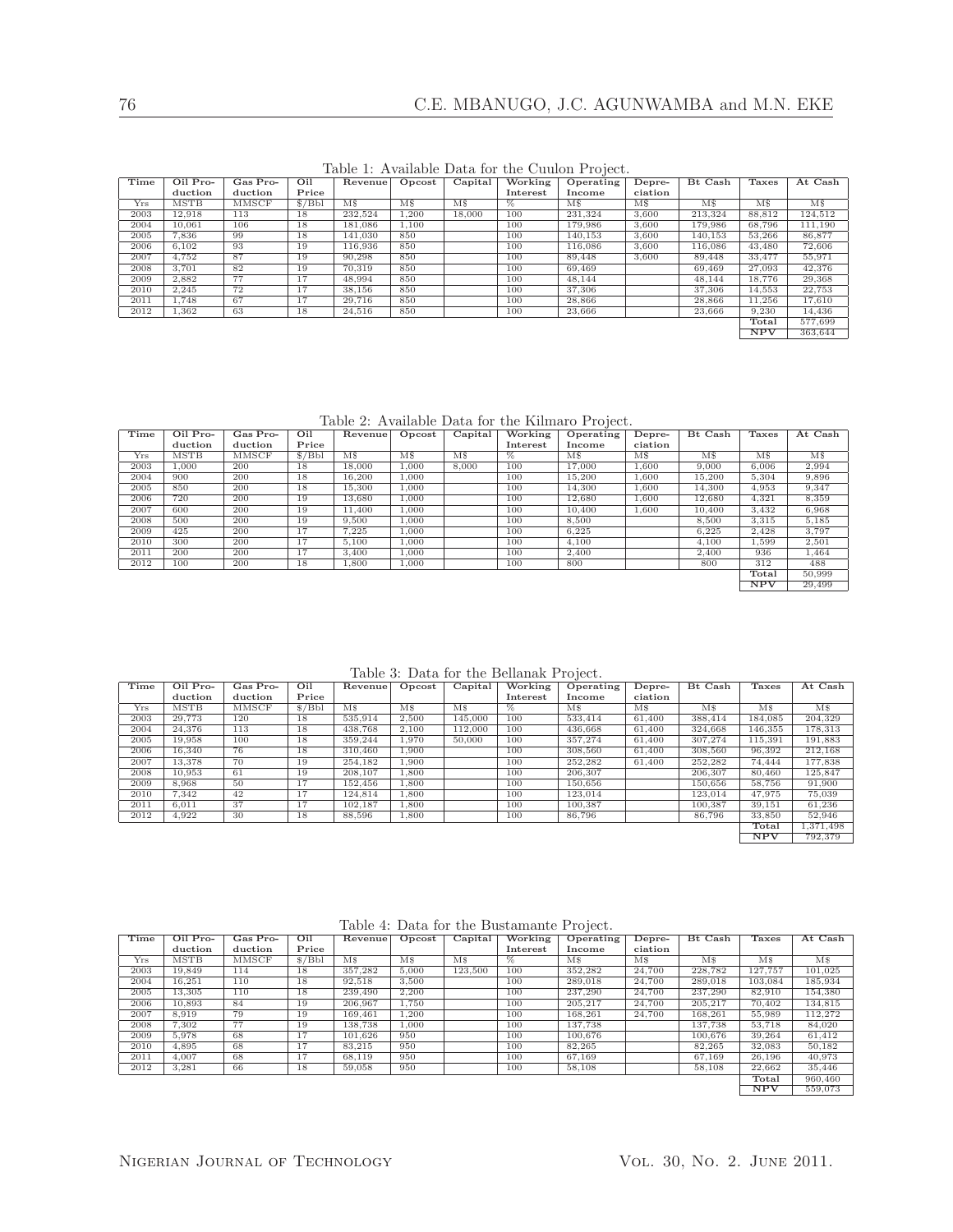|      | rable 5. Data for the vaguinas ribject. |              |       |                     |                        |                |          |                |                     |                        |                |                |
|------|-----------------------------------------|--------------|-------|---------------------|------------------------|----------------|----------|----------------|---------------------|------------------------|----------------|----------------|
| Time | Oil Pro-                                | Gas Pro-     | Oil   | Revenue             | Opcost                 | Capital        | Working  | Operating      | Depre-              | Bt Cash                | Taxes          | At Cash        |
|      | duction                                 | duction      | Price |                     |                        |                | Interest | Income         | ciation             |                        |                |                |
| Yrs  | <b>MSTB</b>                             | <b>MMSCF</b> | S/Bbl | $\overline{\rm MS}$ | $\overline{\text{MS}}$ | M <sub>s</sub> | $\%$     | M <sub>s</sub> | $\overline{\rm MS}$ | $\overline{\text{MS}}$ | M <sub>s</sub> | M <sub>s</sub> |
| 2003 | 18.195                                  | 99           | 18    | 327,510             | 3.500                  | 115,000        | 100      | 324,010        | 23,000              | 209,010                | 117,394        | 91,616         |
| 2004 | 14.897                                  | 90           | 18    | 268,146             | 3,000                  |                | 100      | 265,146        | 23,000              | 265,146                | 94,437         | 170.709        |
| 2005 | 12,196                                  | 90           | 18    | 219,528             | 1,500                  |                | 100      | 218,028        | 23,000              | 218,028                | 76,061         | 141,967        |
| 2006 | 9.986                                   | 86           | 19    | 189,734             | 1.100                  |                | 100      | 188,634        | 23,000              | 188.634                | 64.597         | 124.037        |
| 2007 | 8,175                                   | 80           | 19    | 155,325             | 1.000                  |                | 100      | 154.325        | 23,000              | 154,325                | 51.217         | 103,108        |
| 2008 | 6.694                                   | 83           | 19    | 127.186             | 1.000                  |                | 100      | 126,186        |                     | 126,186                | 49.213         | 76,973         |
| 2009 | 5,480                                   | 80           | 17    | 93,160              | 1,000                  |                | 100      | 92,160         |                     | 92,160                 | 35,942         | 56,218         |
| 2010 | 4.487                                   | 75           | 17    | 76,279              | 1.000                  |                | 100      | 75,279         |                     | 75.279                 | 29,359         | 45,920         |
| 2011 | 3,673                                   | 68           | 17    | 62,441              | 1,000                  |                | 100      | 61.441         |                     | 61.441                 | 23,962         | 37,479         |
| 2012 | 3,008                                   | 60           | 18    | 54.144              | 1,000                  |                | 100      | 53,144         |                     | 53.144                 | 20,726         | 32,418         |
|      |                                         |              |       |                     |                        |                |          |                |                     |                        | Total          | 880,445        |
|      |                                         |              |       |                     |                        |                |          |                |                     |                        | NPV            | 512.364        |

Table 5: Data for the Vaquillas Project.

Table 6: Data for the Magnolia Project.

| Time | $Oil$ Pro- | Gas Pro- | Oil   | Revenue             | Opcost         | Capital        | Working  | Operating      | Depre-              | Bt Cash        | Taxes          | At Cash        |
|------|------------|----------|-------|---------------------|----------------|----------------|----------|----------------|---------------------|----------------|----------------|----------------|
|      | duction    | duction  | Price |                     |                |                | Interest | Income         | ciation             |                |                |                |
| Yrs  | MSTB       | MMSCF    | S/Bbl | $\overline{\rm MS}$ | M <sub>s</sub> | M <sub>s</sub> | %        | M <sub>s</sub> | $\overline{\rm MS}$ | M <sub>s</sub> | M <sub>s</sub> | M <sub>s</sub> |
| 2003 | 10,586     | 232      | 18    | 190.548             | 900            | 19,000         | 100      | 189,648        | 3,800               | 170,648        | 72,481         | 98,167         |
| 2004 | 8,667      | 190      | 18    | 156,006             | 650            |                | 100      | 155,356        | 3,800               | 155,356        | 59,107         | 96,249         |
| 2005 | 7.096      | 155      | 18    | 127.728             | 650            |                | 100      | 127.078        | 3.800               | 127,078        | 48,078         | 79,000         |
| 2006 | 5,810      | 127      | 19    | 110.390             | 650            |                | 100      | 109.740        | 3,800               | 109.740        | 41,317         | 68,423         |
| 2007 | 4.757      | 104      | 19    | 90,390              | 650            |                | 100      | 89.733         | 3.800               | 89.733         | 33,514         | 56,219         |
| 2008 | 3,894      | 85       | 19    | 73,986              | 650            |                | 100      | 73,336         |                     | 73,336         | 28,601         | 44,735         |
| 2009 | 3,188      | 70       | 17    | 54.196              | 650            |                | 100      | 53,546         |                     | 53,546         | 20,883         | 32,663         |
| 2010 | 2,611      | 57       | 17    | 44.387              | 650            |                | 100      | 43,737         |                     | 43.737         | 17.057         | 26,680         |
| 2011 | 2.137      | 47       | 17    | 36,329              | 650            |                | 100      | 35,679         |                     | 35.679         | 13,915         | 21.764         |
| 2012 | 1,750      | 38       | 18    | 31,500              | 650            |                | 100      | 30,850         |                     | 30,850         | 12,032         | 18,819         |
|      |            |          |       |                     |                |                |          |                |                     |                | Total          | 542.719        |
|      |            |          |       |                     |                |                |          |                |                     |                | <b>NPV</b>     | 328,336        |

rameter behaves in the same way as the operating cost. The program can be used to vary these parameters as much as is needed to observe the impact of different scenarios. Table 7 also contains the variance measure. The value of the variance from the mean NPV is obtained by determining the high and low values of NPV for production. Using the base NPV of price for the Cuulon field, when price increases by 1.2 the NPV increases to 439,142M. This is assigned the variable  $X_{high}$ . When it decreases to 0.55 the NPV is \$193,772M. This is assigned the variable  $X_{low}$ . The mean NPV is the variable  $X$ . Thus, the variance distribution for price is obtained as  $(X_{high} - X)^2 + (X - X_{low})^2$ . This same process is repeated for production, operating cost and capital. The value of variance distribution for each is obtained by dividing the sum of  $(X_{high}-X)^2+(X_{low}-X)^2$  for all the parameter by  $(X_{high}-X)^2 + (X_{low}-X)^2$  for each individual parameter. This is clearer from the source code for the program. The sum of the variance distribution must always equal to unity. Finally, for the

$$
EMV = \sum NPV * Pr \tag{1}
$$

Where,  $Pr$  is the probability.

The calculation is done by summing the multiplication of the probabilities,  $Pr(0.6$  for Base and 0.1 for High and Low productions as well as 0.1 for High and Low prices) and the various NPV for the base, high and low production together with high and low prices. For the cuulon project, the calculated EMV is 365,531. The values are then the final value for making comparison with the other projects. The same triangular probability values used for cuulon projects and procedures were applied to other projects for EMV calculations.

The EMV was used to make a decision in this case because all the other uncertainties were adjudged to be roughly the same effect since these fields are all situated in the same region. The EMV calculations for other projects are shown in Tables 8, 9, 10, 11 and 12 respectively.

From the EMV values obtained, it is very easy to pick the viable projects to be executed based on available fund. Thus the best project is Bellanak, followed by Bustamante and Vaquillas in that order. If about 200 fields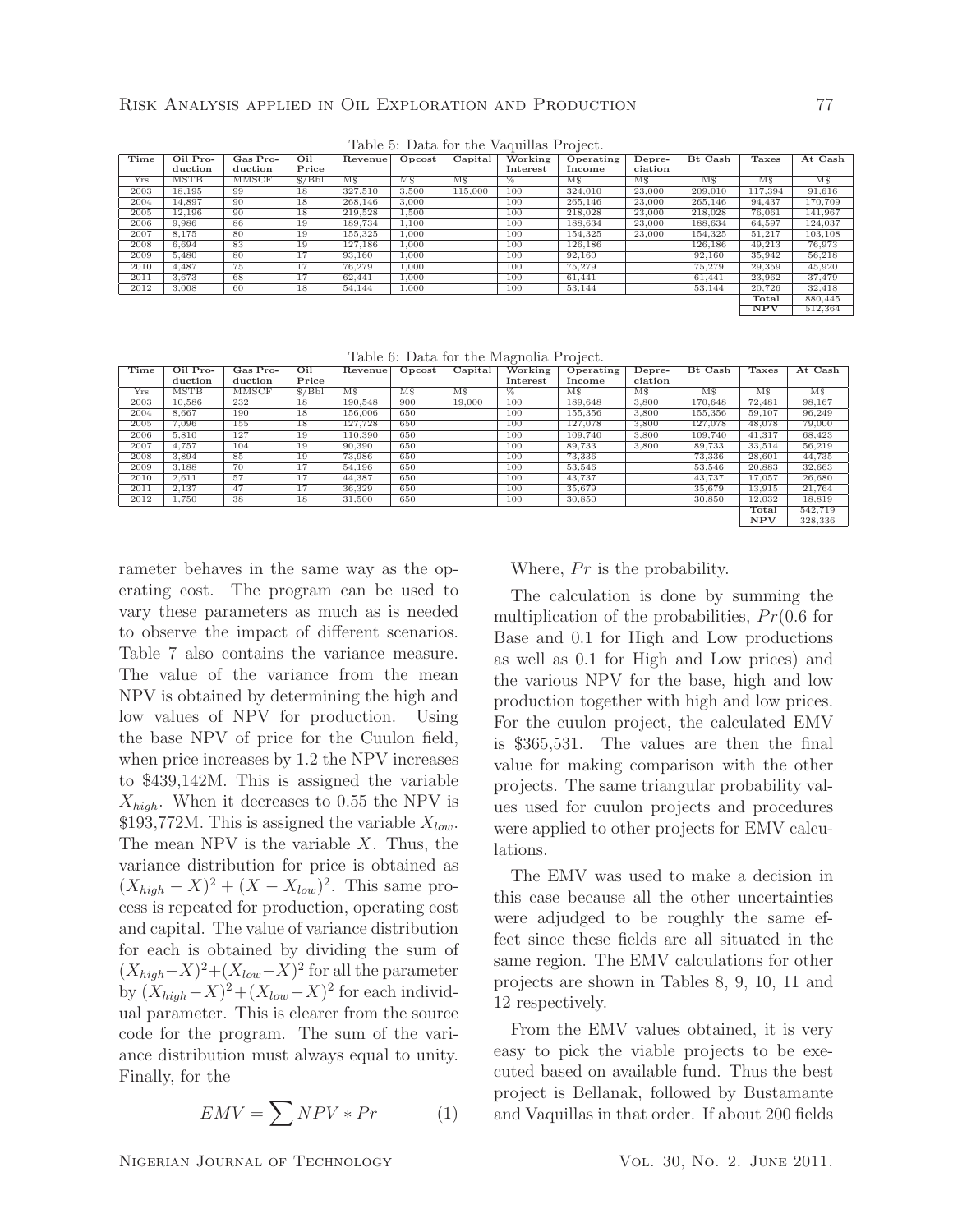|                                                                     |      |               |      |         |            |         | $\alpha$ and $\alpha$ . Then there is, variance and Ent v calculations for Outflott I follow. |        |                   |        |
|---------------------------------------------------------------------|------|---------------|------|---------|------------|---------|-----------------------------------------------------------------------------------------------|--------|-------------------|--------|
|                                                                     |      | Scalar Factor |      |         | <b>NPV</b> |         | Variance Distribution                                                                         |        | <b>Risked NPV</b> |        |
|                                                                     | High | Base          | Low  | High    | Base       | Low     |                                                                                               | High   | Base              | Low    |
| Production                                                          | 1.5  |               | 0.8  | 552,390 | 363.644    | 288,145 | 0.54                                                                                          | 55,239 | 218,186           | 28,815 |
| Price                                                               | 1.2  |               | 0.55 | 439.142 | 363.644    | 193.722 | 0.46                                                                                          | 43.914 |                   | 19,377 |
| Opcost                                                              | 1.3  |               | 0.9  | 362,773 | 363.644    | 363.934 | 0.00                                                                                          |        |                   |        |
| 364.191<br>0.95<br>362,549<br>Capital<br>363.644<br>0.00<br>$1.1\,$ |      |               |      |         |            |         |                                                                                               |        |                   |        |
| $Sum = 1.00$                                                        |      |               |      |         |            |         |                                                                                               |        | $Sum = 365,531$   |        |

Table 7: Risk Analysis, Variance and EMV calculations for Cuulon Project.

Table 8: Risk Analysis, Variance and EMV calculations for Kilmaro Project.

|            |         | Scalar Factor |      |        | NPV    |        | Variance Distribution |       | Risked NPV               |                 |
|------------|---------|---------------|------|--------|--------|--------|-----------------------|-------|--------------------------|-----------------|
|            | High    | <b>Base</b>   | Low  | High   | Base   | Low    |                       | High  | Base                     | $_{\text{Low}}$ |
| Production | $1.6\,$ |               | 0.6  | 51.954 | 29.499 | 14.529 | 0.68                  | 5.195 | 17.699                   | 1.453           |
| Price      | 1.2     |               | 0.55 | 36,984 | 29.499 | 12.658 | 0.32                  | 3,698 |                          | 1.266           |
| Opcost     | 1.3     |               | 0.9  | 28.581 | 29.499 | 29,805 | 0.00                  |       | $\overline{\phantom{a}}$ |                 |
| Capital    | 1.1     |               | 0.95 | 29.013 | 29.499 | 29.742 | 0.00                  |       | $\overline{\phantom{a}}$ |                 |
|            |         |               |      |        |        |        | $Sum = 1.00$          |       | $Sum = 29,311$           |                 |

Table 9: Risk Analysis, Variance and EMV calculations for Bellanak Project.

|               |                  | Scalar Factor |      |          | <b>NPV</b> |         | Variance Distribution |         | Risked NPV      |        |
|---------------|------------------|---------------|------|----------|------------|---------|-----------------------|---------|-----------------|--------|
|               | High             | Base          | LOW  | High     | Base       | Low     |                       | High    | Base            | Low    |
| Production    | 1.6              |               | 0.6  | .369.527 | 792.379    | 407.614 | 0.68                  | 136.953 | 475.427         | 40.761 |
| Price         | ാ                |               | 0.55 | 984.761  | 792.379    | 359.518 | 0.32                  | 98.476  |                 | 35,952 |
| Opcost        | $\sim$<br>1. . 0 |               | 0.9  | 790.533  | 792.379    | 792.994 | 0.00                  |         |                 |        |
| $\it Capital$ | 1.1              |               | 0.95 | 776.041  | 792.379    | 800,548 | 0.00                  |         |                 |        |
|               |                  |               |      |          |            |         | $Sum = 1.00$          |         | $Sum = 787,569$ |        |

Table 10: Risk Analysis, Variance and EMV calculations for Bustamante Project.

|            |      | Scalar Factor |      |         | NPV     |         | Variance Distribution |        | Risked NPV               |        |
|------------|------|---------------|------|---------|---------|---------|-----------------------|--------|--------------------------|--------|
|            | High | Base          | LOW  | High    | Base    | Low     |                       | High   | Base                     | Low    |
| Production | 55   |               | 0.72 | 911,774 | 559,073 | 379.516 | 0.61                  | 91.177 | 335,444                  | 37,952 |
| Price      | 1.2  |               | 0.55 | 687.328 | 559,073 | 270,499 | 0.39                  | 68.733 |                          | 27,050 |
| Opcost     | 1.3  |               | 0.9  | 556,942 | 559,073 | 559.783 | 0.00                  | -      | $\overline{\phantom{a}}$ | -      |
| Capital    | 1.1  |               | 0.95 | 551,563 | 559,073 | 562.828 | 0.00                  | $\sim$ | $\overline{\phantom{a}}$ | -      |
|            |      |               |      |         |         |         | $Sum = 1.00$          |        | $Sum = 560.356$          |        |

Table 11: Risk Analysis, Variance and EMV calculations for Vaquillas Project.

|                                 |      | Scalar Factor |      |         | <b>NPV</b> |         | Variance Distribution |        | Risked NPV               |            |
|---------------------------------|------|---------------|------|---------|------------|---------|-----------------------|--------|--------------------------|------------|
|                                 | High | Base          | Low  | High    | Base       | Low     |                       | High   | Base                     | Low        |
| Production                      | 1.4  |               | 0.6  | 747.501 | 512.364    | 277,228 | 0.57                  | 74.750 | 307,418                  | 27.723     |
| Price                           | 1.2  |               | 0.55 | 629.933 | 512.364    | 247.836 | 0.43                  | 62.993 |                          | 24.784     |
| Opcost                          | 1.3  |               | 0.85 | 510.701 | 512.364    | 513.196 | 0.00                  | -      | $\overline{\phantom{a}}$ | <b>100</b> |
| Capital                         | 1.1  |               | 0.95 | 505.371 | 512.364    | 515.861 | 0.00                  | -      | $\overline{\phantom{a}}$ | -          |
| $Sum = 496,668$<br>$Sum = 1.00$ |      |               |      |         |            |         |                       |        |                          |            |

| Table 12: Risk Analysis, Variance and EMV calculations for Magnolia Project. |  |  |  |
|------------------------------------------------------------------------------|--|--|--|
|------------------------------------------------------------------------------|--|--|--|

|                 | Scalar Factor |      |      | <b>NPV</b> |         |              | Variance Distribution | Risked NPV |         |        |
|-----------------|---------------|------|------|------------|---------|--------------|-----------------------|------------|---------|--------|
|                 | High          | Base | Low  | High       | Base    | Low          |                       | High       | Base    | Low    |
| Production      | 1.4           |      | 0.7  | 533.544    | 328,336 | 225,732      | 0.65                  | 53,354     | 197.002 | 22,573 |
| Price           | റ<br>1.Z      |      | 0.55 | 396,739    | 328,336 | 174.430      | 0.35                  | 39.674     |         | 17.443 |
| Opcost          | $\sim$<br>1.0 |      | 0.9  | 327.699    | 328,336 | 328,548      | 0.00                  |            |         |        |
| $\rm {Capital}$ | 1.1           |      | 0.95 | 327.181    | 328,336 | 328.914      | 0.00                  |            |         |        |
|                 |               |      |      |            |         | $Sum = 1.00$ | $Sum = 330.046$       |            |         |        |